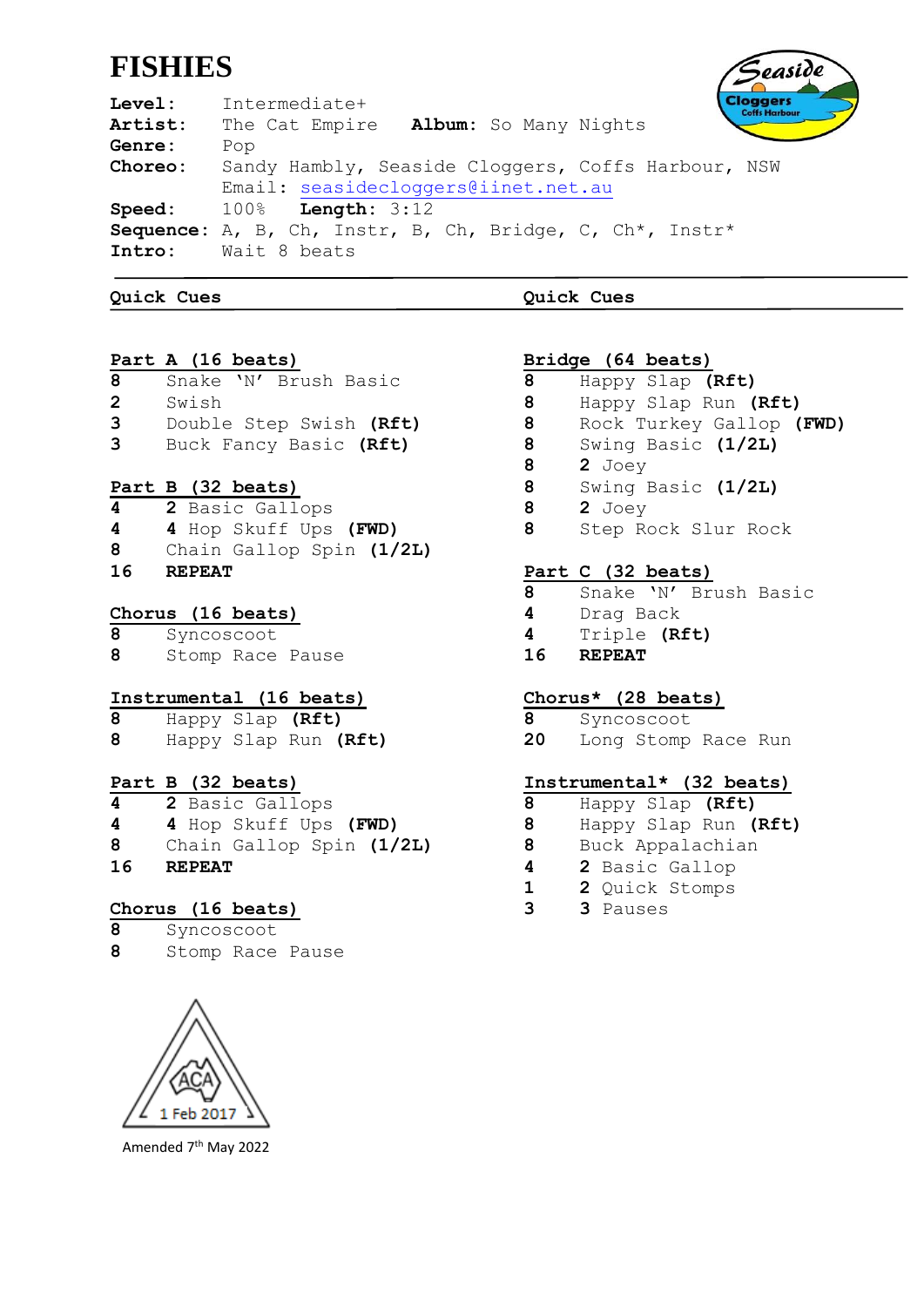## **STEP DESCRIPTIONS – FISHIES**

#### **SNAKE 'N' BRUSH BASIC:**

## DS H(WGT TW) S R(BK) S H(WGT TW) S R(BK) S BR SL DS RS L R L R L R L R L R L R LR &1 & 2 & 3 & 4 & 5 & 6 &7 &8

#### **SWISH:**

|          |           | DT BA/BA(H'S OUT) BA/BA(H'S IN) SL/LIFT |           |
|----------|-----------|-----------------------------------------|-----------|
|          | $L \tL/R$ | $T_{1}/R$                               | $T_{1}/R$ |
| $\delta$ |           |                                         |           |

#### **DOUBLE STEP SWISH:**

|       |         | DS DT BA/BA(H'S OUT) BA/BA(H'S IN) SL/LIFT |           |
|-------|---------|--------------------------------------------|-----------|
|       | R L L/R | T./R                                       | $T_{1}/R$ |
| & 1 & |         |                                            |           |

#### **CHAIN GALLOP SPIN:**

|  |                     |  |  | DS BA H-BA BA H-BA R H(WGT) PVT(L) STO DS DS BA H-BA |  |  |  |
|--|---------------------|--|--|------------------------------------------------------|--|--|--|
|  |                     |  |  | LRLLRLLRLL LRLRLRR                                   |  |  |  |
|  | & 1 & a 2 & a 3 & 4 |  |  | & 5 & 6 & 7 & a 8                                    |  |  |  |

#### **SYNCOSCOOT: (In this dance go BK on &5 &6 &7 &8)**

|       |       |                    | DS DS (XIF) SC DS (XIF) SC DS DS DS RS |            |  |                   |
|-------|-------|--------------------|----------------------------------------|------------|--|-------------------|
|       | LR RL |                    |                                        | L R L R LR |  |                   |
| &1 &2 |       | $\delta = 3\delta$ |                                        |            |  | 4 & 5 & 6 & 7 & 8 |

#### **STOMP RACE PAUSE:**

|  |  | (P) STO DS(XIF) S(BK) DT(OTS) S S STO STO (P)(P)(P)(P)(P)(P) |  |  |  |  |  |
|--|--|--------------------------------------------------------------|--|--|--|--|--|
|  |  | LR LR RLRL                                                   |  |  |  |  |  |
|  |  | & 1 &2 & 3 & 4 & 5 & 6 & 7 & 8                               |  |  |  |  |  |

## **HAPPY SLAP:**

(P)STA H/K-BA T-BA H-BA K/DR SLAP-BA T-BA H-BA DR/K SLAP-BA T-BA BA SK HOP BA SK HOP R L/R R L L R R L/R L L R R L L L /R R R L L R L R L R L & 1 & 2 e & a 3 & a 4 e & a 5 & a 6 e & 7 e & 8 e &

#### **HAPPY SLAP RUN:**

|  |  |  |  | (P) STA H/K-BA T-BA H-BA K/DR SLAP-BA T-BA H-BA DR/K SLAP-BA T-BA BA BA BA |  |  |  |  |  |  |  |  |
|--|--|--|--|----------------------------------------------------------------------------|--|--|--|--|--|--|--|--|
|  |  |  |  | R L/RR LL RR L/R LL RR LL L /R R R LL R L R                                |  |  |  |  |  |  |  |  |
|  |  |  |  | & 1 & 2 e & a 3 & a 4 e & a 5 & a 6 e & 7 & 8                              |  |  |  |  |  |  |  |  |

#### **ROCK TURKEY GALLOP:**

|  |  |  |  |  | R H-FL(FWD) S(BS) R H-FL(FWD) S(BS) R H-FL(FWD) S(BS) DS BA H-BA |  |  |  |
|--|--|--|--|--|------------------------------------------------------------------|--|--|--|
|  |  |  |  |  | LRR LRLLL RLRR LRRLRR                                            |  |  |  |
|  |  |  |  |  | & 1 & 2 & 3 & 4 & 5 & 6 & 7 & a 8                                |  |  |  |

#### **SWING BASIC:**

|  |         |  |  | [DS RS FLR(REV) S(XIF) RS FLR(REV) S(XIF) RS](FWD) DS RS |  |
|--|---------|--|--|----------------------------------------------------------|--|
|  |         |  |  | LRLR RLRLL LRLRLR                                        |  |
|  | &1 &2 & |  |  | 3 & 4 & 5 & 6 & 7 & 8                                    |  |

#### **JOEY:**

|      |  |   | DS BA(XIB) BA(OTS) BA(OTS) BA(XIB) BA(BS) S |   |  |
|------|--|---|---------------------------------------------|---|--|
| L R  |  | R |                                             | R |  |
| 51 S |  |   |                                             |   |  |

| STEP ROCK SLUR ROCK: |  |                                                                   |  |  |  |  |
|----------------------|--|-------------------------------------------------------------------|--|--|--|--|
|                      |  | (P) S(OTS) SLR-S(XIB) RS(OTS) SLR-S(XIB) RS(OTS) SLR-S(XIB) RS RS |  |  |  |  |
|                      |  | T. RRT.RT. T.T. RT. RRT.                                          |  |  |  |  |
|                      |  | & 1 & 2 & 3 & 4 & 5 & 6 & 7 & 8                                   |  |  |  |  |

## **BUCK FANCY BASIC:** DS RS BA H-BA R LR L R R

| <b>BASIC GALLOP:</b> |  |  |
|----------------------|--|--|
| &1 &2 & a 3          |  |  |

|      | DS BA(XIB) H-BA |     |       |
|------|-----------------|-----|-------|
| L R  |                 |     | T. T. |
| &1 & |                 | a 2 |       |

|    |   | HOP SKUFF UP: |  |
|----|---|---------------|--|
|    |   | BA SK HOP     |  |
| т. | R | т.            |  |
| ୷  | a |               |  |